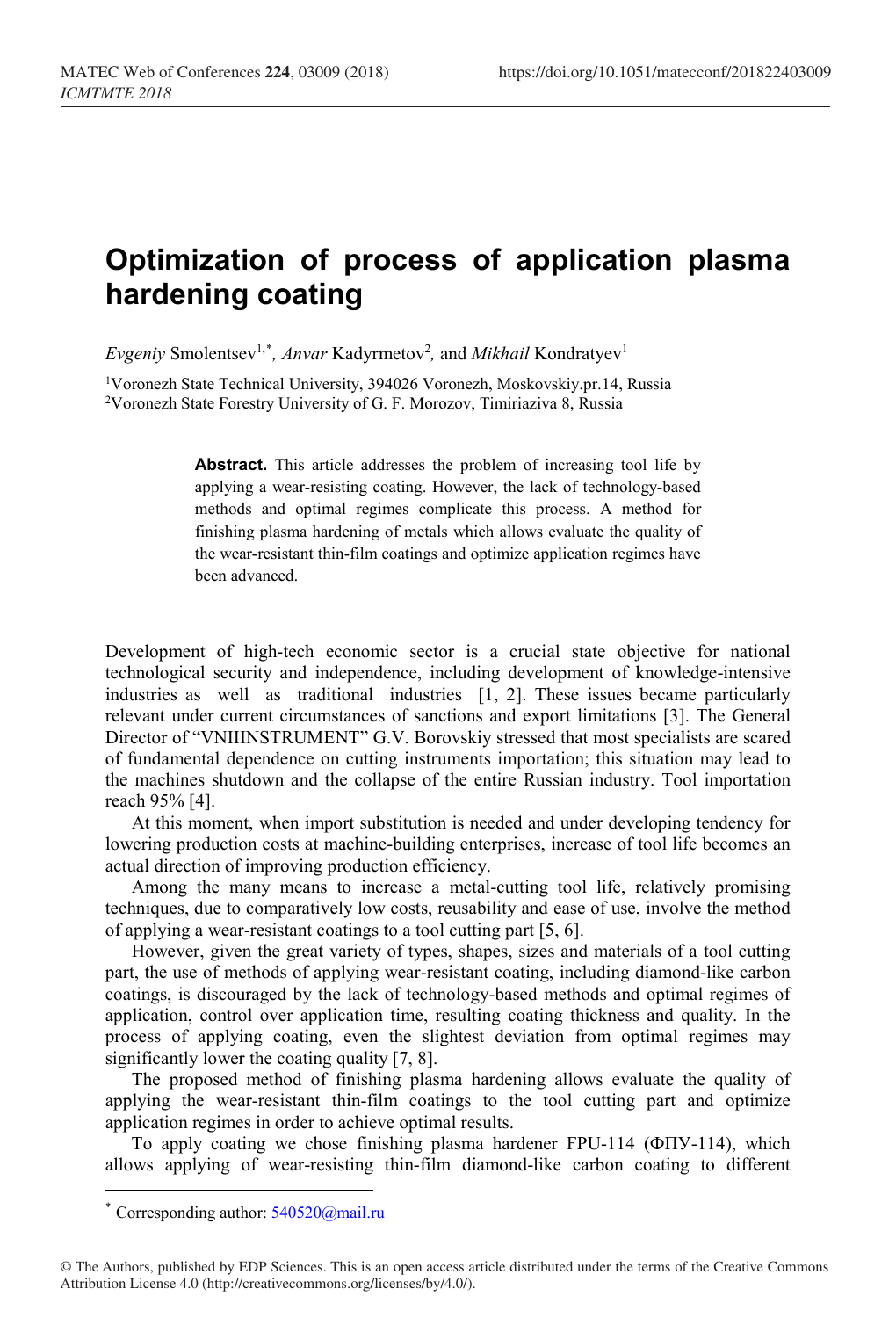samples. The coating based on silicon oxycarbide is a product of plasma chemical reactions of reagents vapor, processed by arc plasma torch. We added special additives in suspension to carrier argon to make a coating.

Before applying a coating, we made a precleaning of a base, its degreasing and heating. As the most influential factors in the coating process, we chose parameters that were capable of the greatest impact on the final result, namely, the parameters of surface preparation quality, surface preheating temperature, the amount of reactant supplied at a fixed flow of plasma-forming argon, the distance from the plasma torch to the surface being hardened and coating time. As the criteria of the process, we used the adhesion coefficients Sa and cohesion Sk, the hardness and microhardness of the coating NDC (non-destructive control).

As the tested samples, we chose discs with a diameter 50 mm and thickness 10 mm of steel 45, which allow assessing the quality of coating. For a comparative evaluation of the adhesion value, we used a sclerometric method for determining the adhesion strength, and a microhardness tester PMT-3M (ПТМ-3М) with the Knup pyramid to measure the microhardness, which made it possible to measure extremely thin coatings or brittle materials.

The quality of surface preparation was determined by comparing four types of materials for surface cleaning: gasoline "Kalosha", cleaner, alcohol, gasoline "Kalosha" with alcohol. The surface of the fifth sample was not degreased. After degreasing the substrates, the samples were heated in the furnace to 800  $\degree$  C. The delivery of the carrier gas was 0.4  $l/min$ , and the supply of the plasma-forming gas was 3  $l/min$ . The distance from the plasma torch nozzle to the surface of the samples was 12 mm. After testing the surface of samples for adhesion, we chose the most optimal variant of preparation of substrates: degreasing with a universal purifier TU 2384-010-50161205-2003 (Figure 1), which provides values of adhesion coefficients Sa = 0.15 and cohesion Sk = 0.08. Slightly inferior to this cleaner on the quality of surface preparation are alcohol and a mixture of alcohol with "Kalosha" gasoline. As expected, the lowest values of the coefficients are characterized by the absence of any treatment, at which  $Sa = 0.51$ ,  $Sk = 0.36$ .



**Fig. 1.** Coating coefficients Sa and Sk dependence on the type of solvent.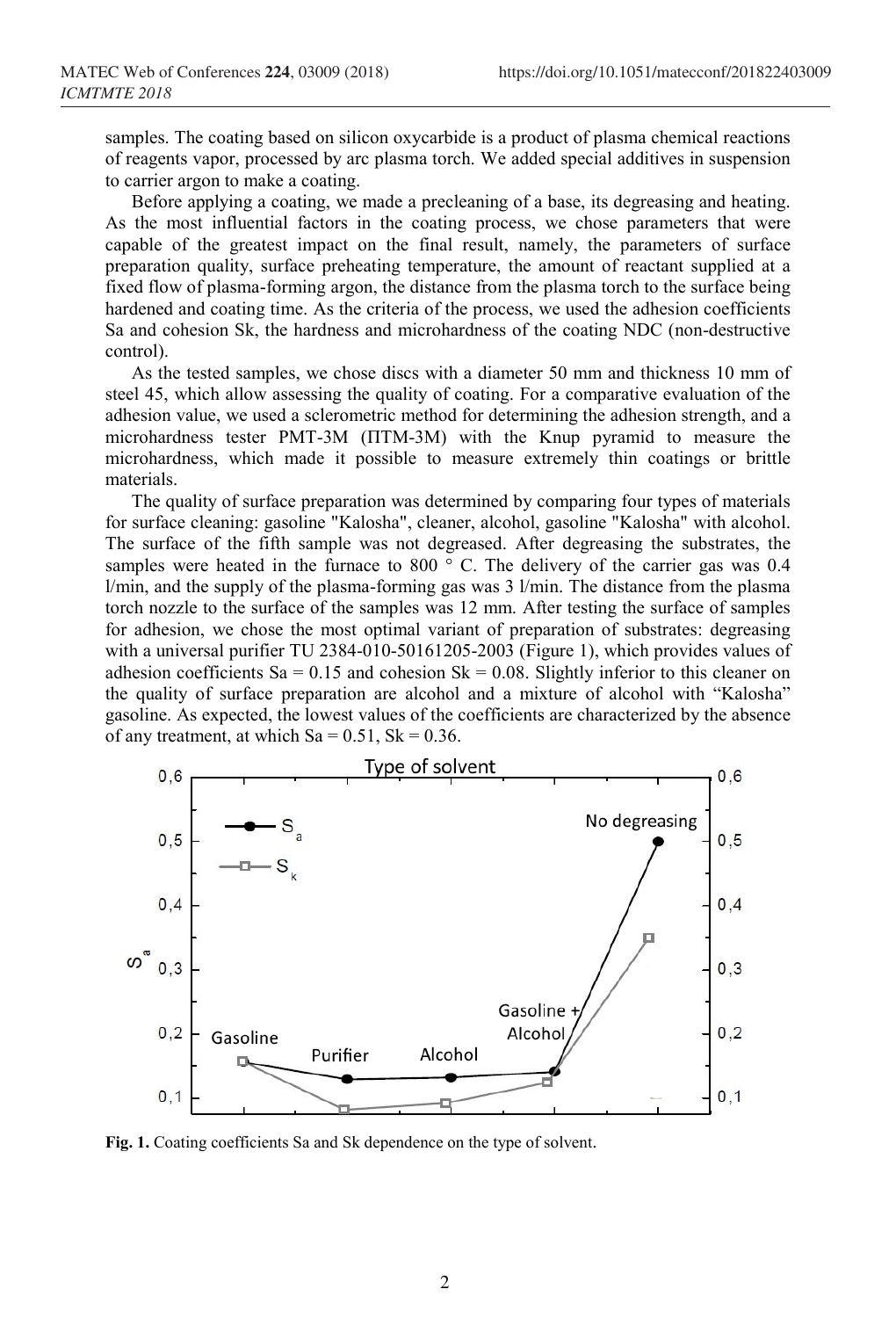To determine the optimal preheating temperature, we heated six samples in the furnace to different temperatures:  $80^{\circ}$  C,  $110^{\circ}$  C,  $130^{\circ}$  C,  $170^{\circ}$  C,  $200^{\circ}$  C and  $230^{\circ}$  C. The surface of the sixth sample after heating to 230° C acquired a yellowish shade, which indicates the oxidation of the surface. On each of the samples we made 4 spot coatings of the hardening coating. The time of the first three depositions on the surface of each sample was as follows: 15 s, 30 s and 60 s. The time of the fourth point deposition varied on each sample from 180 s to 300 s. The best results were obtained for the spraying time of 60 s. The results of testing the samples for adhesion properties and microhardness for the spraying time of 60 s are shown in Fig. 2 and Fig. 3. These figures suggest that, according to the strength criteria for adhesion and cohesion, the optimal heating temperature is the temperature 115° C (Sa = 0.02, Sk = 0.025), and by hardness - temperature 130° C (HDC = 560).



**Fig. 2.** Coating coefficients Sa and Sk dependence on the preheating temperature of a substrate in the furnace (spraying time 60 s).



**Fig. 3.** Diagram of changes in NDC hardness dependence on the preheating temperature of a substrate in the furnace (spraying time 60 s).

In order to choose the most optimal type of sample preheating, besides the examined variant of heating in the furnace, experiments were also carried out for the following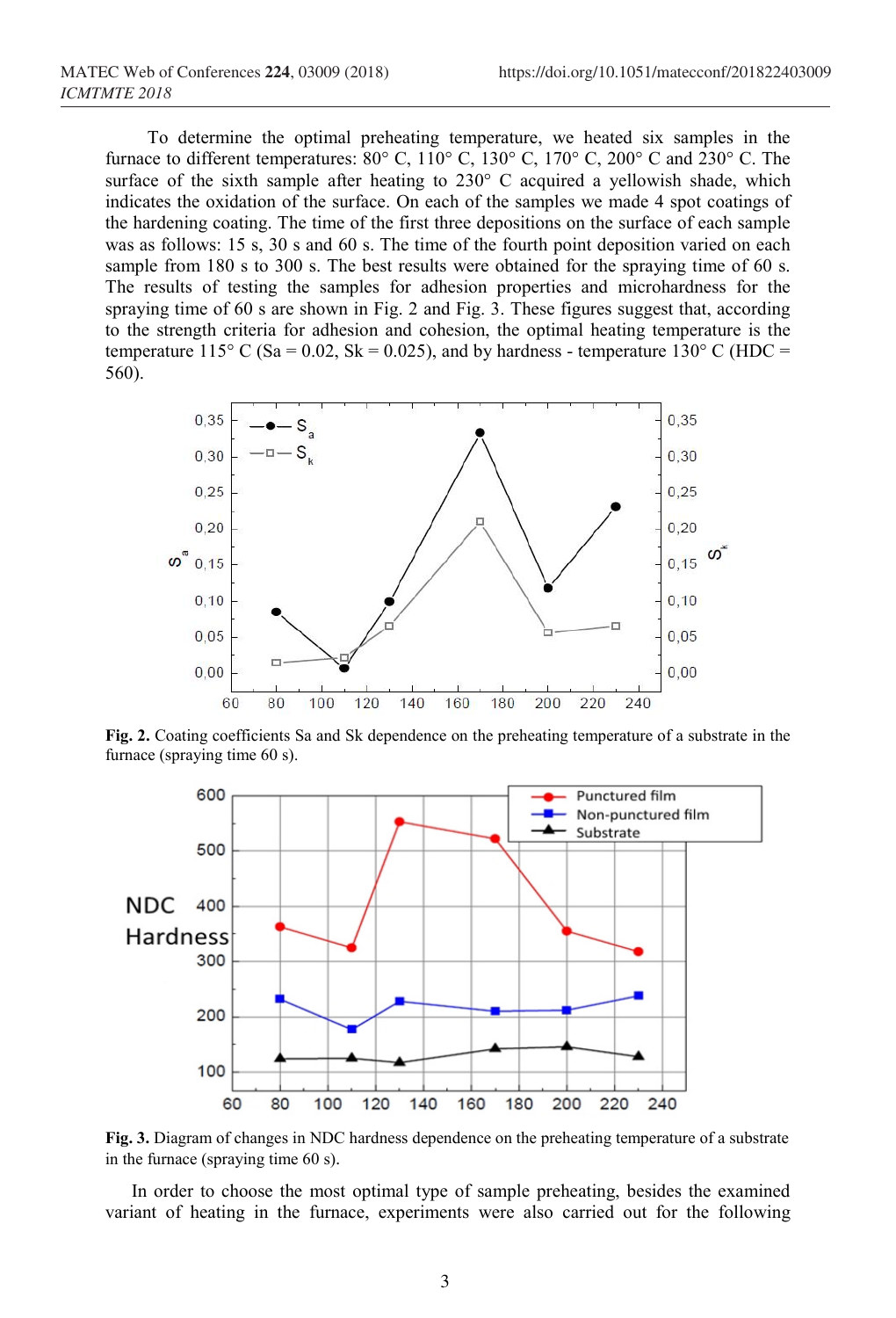options: without heating in the furnace and without plasma treatment, without heating in a furnace with plasma treatment, a combined oven-heated and plasma-heated variant. The combined heating of the test samples was that the surface of a sample preheated in the furnace to 130 ° C for 60 seconds was treated with plasma, with a plasma gas supply of 2.75 l/min when the sample was rotated in a three-jaw chuck. The time of surface treatment of the sample with plasma was 5 minutes. According to the results of the investigation of adhesion properties, the preferred option was the preheating option in a furnace without plasma treatment. The difference in microhardness of sample surfaces with standard heating in a furnace and combined heating was a value commensurate with measurement errors. Therefore, heating in the furnace for 60 seconds at 115-130  $\degree$  C without additional plasma heating is optimal.

Varying the amount of the reactant supplied was accomplished by varying the flow rate of the carrier gas. The flow rate of the carrier gas varied in the range from 0.3 to 0.6 l/min. The supply of the plasma-forming gas did not vary and was 2.75 l/min.

The distance from the nozzle of the plasma torch to the sample surface was 7 mm. Spraying was pointy, each point was being sprayed for 20 seconds. The maximum value of microhardness - 2091 hardness units - was obtained at a flow rate of the transport gas of 0.4  $± 0.05$  l/min.



**Fig. 4.** Coating coefficients Sa and Sk dependence on the distance from the nozzle of the plasma torch to the substrate surface.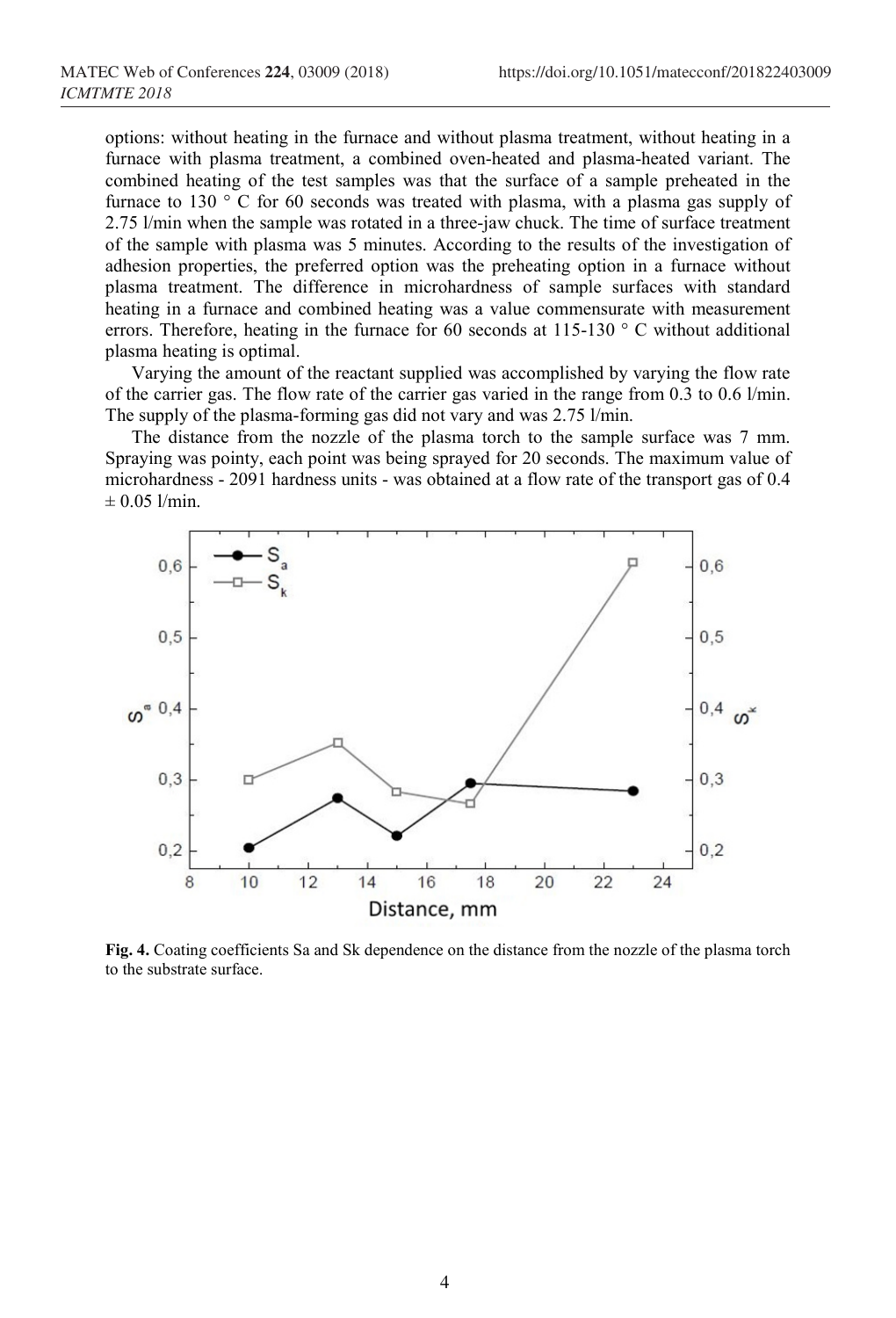

The distance from the nozzle of the plasma torch to the substrate, mm



The impact of the spraying distance in the range from 5 mm to 23 mm on the quality criteria for the coating is shown in Fig. 4 and Fig. 5. The tests were carried out at a flow rate of the carrier and plasma-forming gas of 0.7 l/min and 2.75 l/min, respectively. Spraying had pointy nature, each point was sprayed for 60 s. The best adhesion properties had samples obtained at distances of 10-17.5 mm (Sa =  $0.2$ - $0.26$ , Sk =  $0.28$ - $0.35$ ) (Figure 4). The maximum hardness value was  $NDC = 560$ , microhardness - 2147 hardness units at a distance from the nozzle of the plasma torch to the surface of the sample equal to 15 mm (Fig. 5). Thus, the investigated impact of the factors of the finish plasma hardening of samples in steel 45 on the strength characteristics and hardness of oxycarbide film coatings showed that the optimal ranges for the values of the factors are the following intervals: by preheating the samples in the furnace at a temperature of 115-130° C, at a spraying distance of 10-17.5 mm, at the consumption of the carrier gas  $-0.4 \pm 0.05$  l/min. Resulting coatings will have strength characteristics with hardness in the following ranges: Sa =  $0.02$ -0.26, Sk  $= 0.025 - 035$ , NCD  $= 350 - 560$ .

To obtain narrower optimal ranges of factors for the finish plasma treatment and taking into account other factors, such as the power of the plasma torch, the velocity of the plasma torch relative to the substrate, the consumption of the plasma-forming gas and additional additives to it, a multifactor experiment is necessary. This will make it possible to predict the properties of the coating for each specific application.

## **References**

- 1. Ye.YU. Stepanova, L.I. Polandova, *Vysokiye tekhnologii v innovatsionnoy ekonomike*, Fundamentalnyye i prikladnyye problemy tekhniki i tekhnologii, № **3**, pp.156–167 (2007)
- 2. Ye.YU. Stepanova, *Naukoyemkiye otrasli i vysokiye tekhnologii – osnova tekhnologicheskoy bezopasnosti i nezavisimosti strany*, Fundamentalnyye i prikladnyye problemy tekhniki i tekhnologii, № **2 (304)**, p. 122–132 (2014)